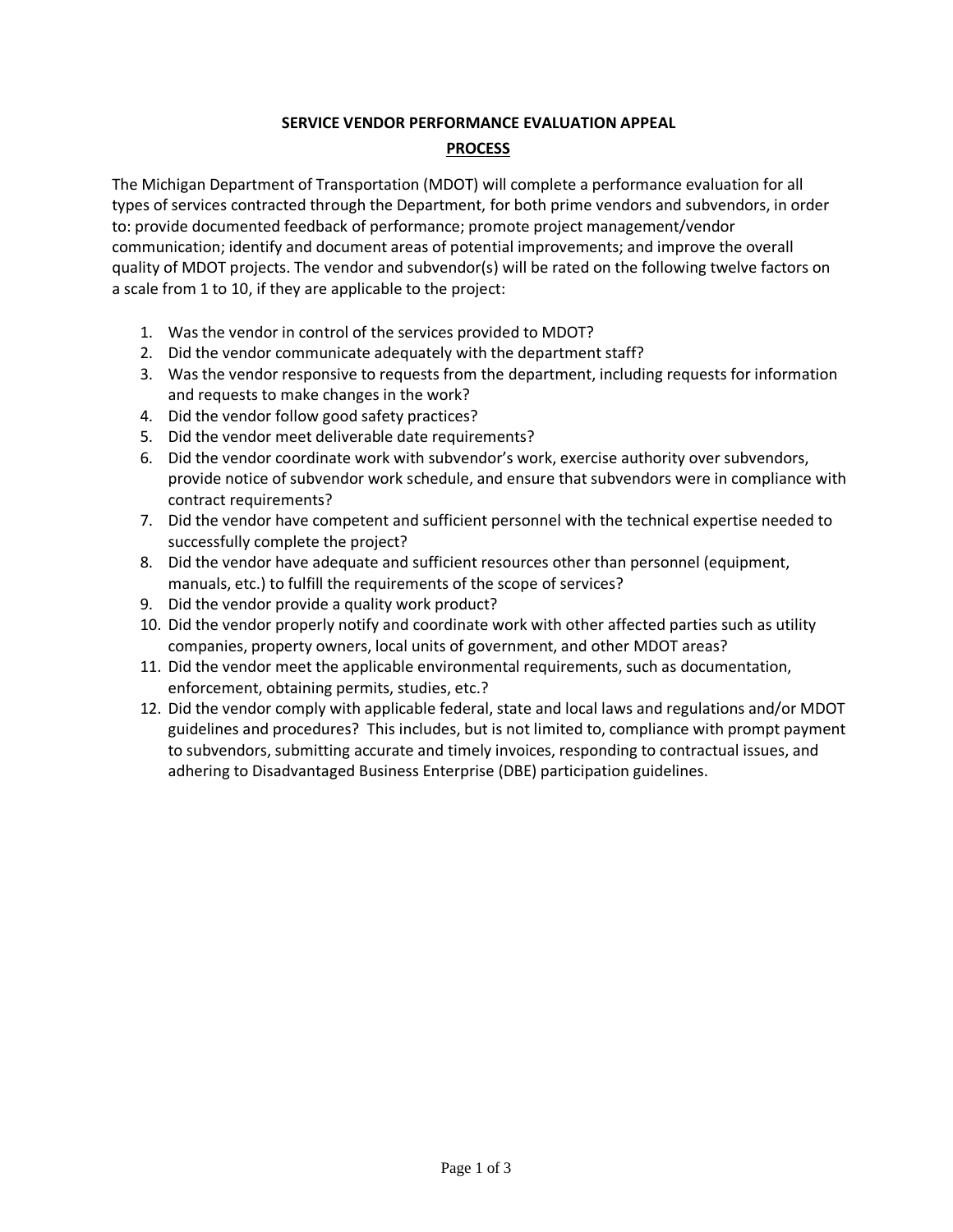## **PERFORMANCE EVALUATION APPEAL PROCESS**

MDOT has a service vendor performance evaluation appeal process to provide service vendors an opportunity to contest performance evaluation scores of 7 or less. Note that any evaluation factor score of 7 or less may result in actions taken against a service vendor's prequalification status up to and including loss of prequalification. The appeal process is documented below:

# **Informal Review Procedures**

- 1. Within 21 calendar days from the date a service vendor receives a performance evaluation (excluding interim evaluations), the service vendor submits a written request to the MDOT Project Manager to meet with the Project Manager and the Project Manager's Supervisor, to review an evaluation of any rating of 7 or below. If the written request is not received within the 21 calendar day period, the original evaluation becomes final and binding, and will not be subject to further contest or appeal.
- 2. Within 10 days of receipt of service vendor request, the MDOT Project Manager schedules the Informal Review meeting and notifies the service vendor of meeting date and location. The MDOT Project Manager and Project Manager's Supervisor may have other department employees or representatives attend and participate in the meeting, as determined appropriate.

The service vendor shall not submit any additional information to MDOT prior to the Informal Review meeting. However, on a case-by-case basis, it may be determined during the Informal Review by the Project Manager and Project Manager's Supervisor that the service vendor should provide additional information, if the information will support the service vendor.

If it is determined at the Informal Review meeting that the service vendor may submit additional information, the information must be received by the Project Manager within 14 calendar days of the date of the Informal Review meeting.

3. The MDOT Project Manager notifies the service vendor, in writing, of a decision within 30 calendar days of the informal review meeting or within 30 calendar days of the receipt of any additional information provided, whichever is later. The performance evaluation is modified as applicable.

If the consultant does not agree with Informal Review Decision, the Formal Appeal process is as follows: